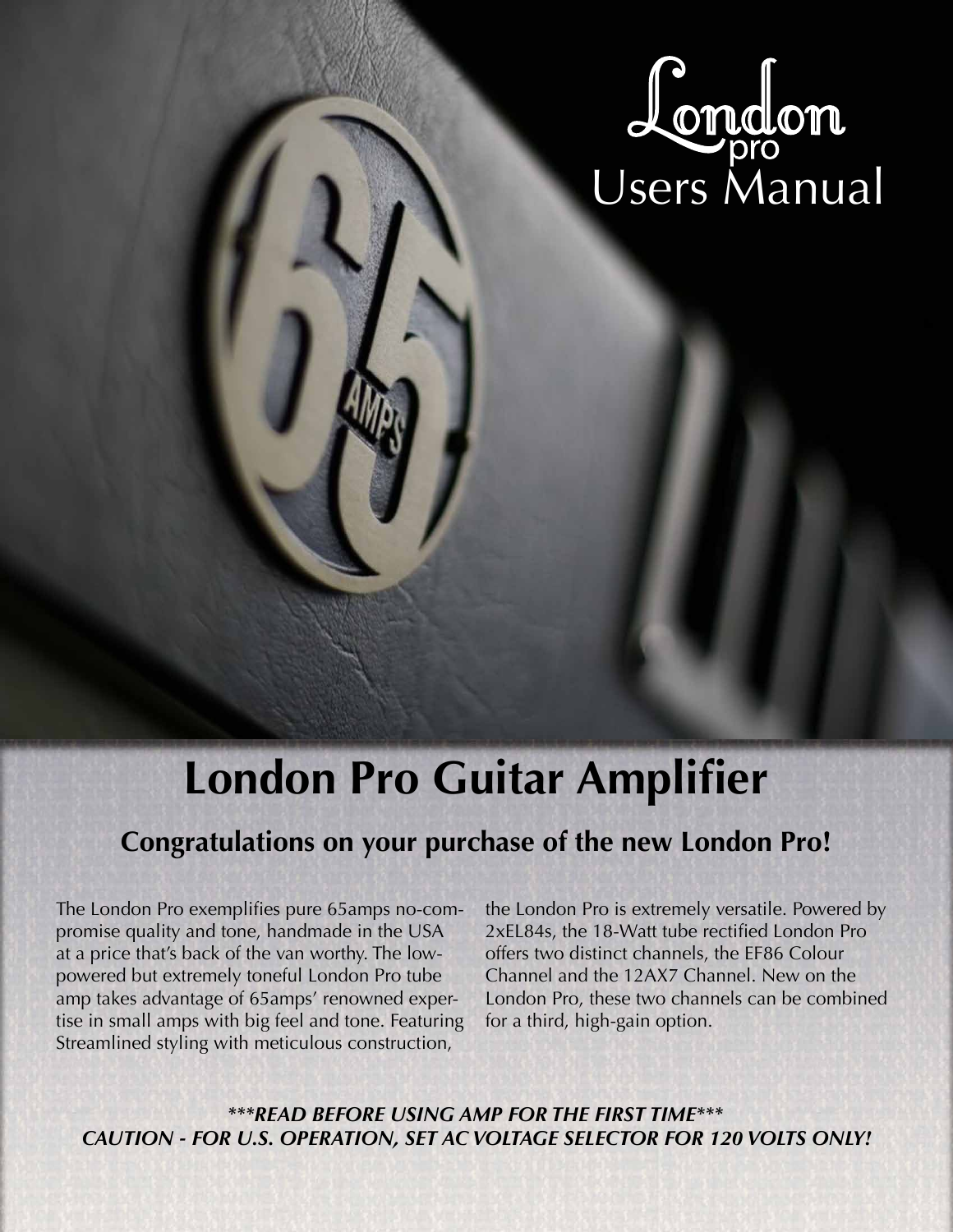#### 65amps LONDON PRO FRONT PANEL

#### Tubes:

The London Pro tube compliment consists of 2xEL84s.

**STANDB** 

#### Channels:

The London Pro offers two distinct channels, the EF86 Colour Channel and the 12AX7 Channel. New on the London Pro, these two channels can be combined for a third, high-gain option using the Both switch. When the channels are combined, the volume and tone knobs on each distinct channel now control the gain and tone for just the tubes on the channel they are assigned, allowing extreme tonal versatility. All channels can be controlled by the included footswitch.

ON/Standby - Best to turn the POWER switch on first before the Standby and wait about 10 seconds before turning Standby on. This will prolong tube life. When turning the amp off, turn POWER switch off first. This allows the power to drain out of the amp circuit. You can turn off the Standby switch later before turning the amp back on.

#### Master Voltage

Our master voltage emulates the tonal response of a big amp only at low volumes. The "Master Volt $age^{r_{TM}}$  knob reduces the B+ voltage and output in the amp in a unique way that keeps the internal tube relationships perfect while keeping the filament voltage up. After seeing all other power schemes' shortcomings, we've come at this from a different angle and we're very pleased with the results. You can dial this amp down to 3 watts output WITHOUT losing tone, feel, vocabulary, authority, etc.

#### Tone and Volume:

BOTH O1

The Tone and Volume controls on the left apply to Channel 1.

#### Tone Pull Bright and Volume Pull Boost:

These two dual function knobs apply to Channel 2 and allow you brighten up the tone and give your gain a boost when used in the pull position. In the push position, the Tone control works similarly to our other amps and is passive cut-style. We recommend starting at "10" and backing off. With brighter single-coil guitars, the mid's will focus really well with the TONE set back around "5 to 8".

## Register Your Amp

and join our mailing list at:

http://65amps.com/reg.html